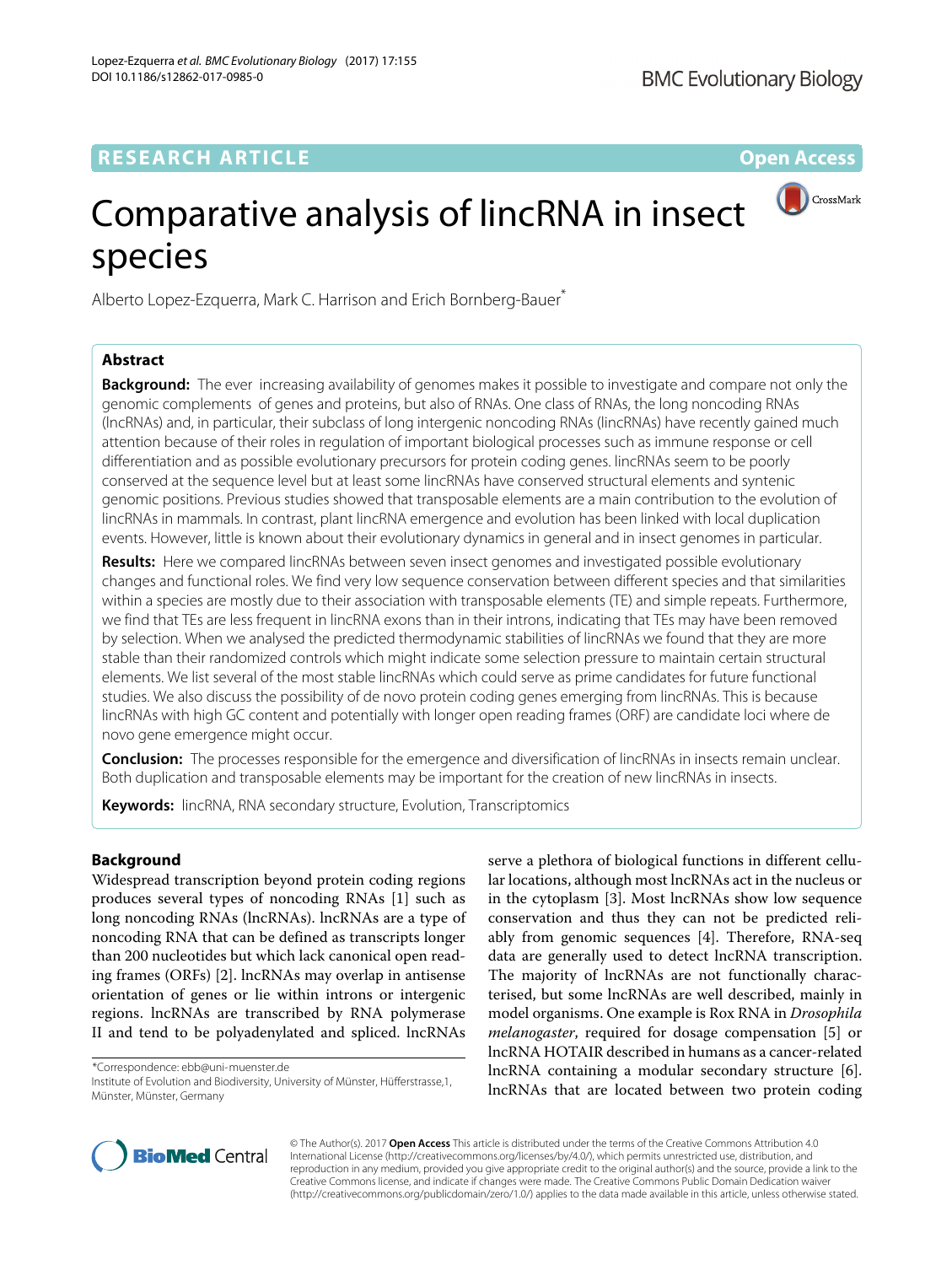genes are termed long intervening RNAs (lincRNAs) [\[1\]](#page-8-0). lincRNAs, the main focus of this work, have focused strong research interest due to their detection in RNA-seq studies and ease of study in comparison to lncRNA that overlap coding genes [\[1\]](#page-8-0).

There are several possible scenarios for explaining the origin of lincRNAs. lincRNAs might have emerged from protein coding genes that became "pseudogenized" [\[7\]](#page-9-2). Alternatively, emergence through duplication from another gene or lincRNA is possible, although unlikely in vertebrates as recently investigated [\[4\]](#page-8-3). In contrast, in plants whole genome duplication appears to be an important mechanism for the diversification of lincRNA repertoires. De novo evolution of new lincRNAs from intergenic regions might occur [\[8\]](#page-9-3). Intergenic regions might acquire elements such as transposable elements that allow independent transcription. The contribution of transposable elements (TE) to the evolution and functionality of lincRNAs has been examined in several studies [\[4,](#page-8-3) [9](#page-9-4)[–11\]](#page-9-5). Transposable elements might give functional domains [\[10\]](#page-9-6) to lncRNAs, providing transcription start sites (TSS), splice sites and poly-A sites [\[11\]](#page-9-5). Some evidence indicates that TEs tend to be more frequent in young lincRNAs [\[12\]](#page-9-7) indicating that TEs might be important for the emergence of lincRNAs. TEs might also provide lincRNAs with protein binding sites, DNA or RNA binding sites as well as residues essential for the formation of secondary structures [\[13,](#page-9-8) [14\]](#page-9-9).

Recent studies have used RNA-seq data to assemble lincRNAs since prediction of lincRNAs from genomic sequences alone is generally not reliable without experimental evidence of transcription [\[4,](#page-8-3) [15,](#page-9-10) [16\]](#page-9-11). Therefore, to compare lincRNAs in different species, lincRNAs have to be assembled separately for each species and common patterns analyzed afterwards [\[4\]](#page-8-3). Consequently, most lincRNAs which are available in databases have been detected in RNA-seq studies. Due to the lower expression level of lincRNAs in comparison to coding genes, lncRNAs require a higher read depth for detection [\[17\]](#page-9-12). The relatively low agreement of the lincRNAs between different studies might be related to the different tissues and conditions from which the data were obtained or different computational strategies for their identication but might also be an indication of erroneous lncRNA annotations. For example 11,810 lncRNAs (6250 lincR-NAs) were identified in the lepidopteran *Bombyx mori* [\[18\]](#page-9-13) whereas the number in other insect species is less than half the amount: *Plutella xylostella* (3844 lincR-NAs), *Anopheles gambiae* (2059 lincRNAs), *Aedes aegypti* (3482 lincRNAs), *Apis mellifera* (1514 lincRNAs). Different computational strategies and arbitrary filtering criteria for the identification of a true lincRNA in contrast to just transcriptional noise lead to lincRNA annotations that are not easily comparable. This is especially true for monoexonic transcripts which might in some cases just be mapping artifacts. For this reason some studies exclude the analysis of monoexonic lincRNAs altogether, considering them in most cases to be mapping artifacts [\[4,](#page-8-3) [19,](#page-9-14) [20\]](#page-9-15).

While many studies on the properties and evolution of lincRNAs have focused on mammalian species (recently reviewed in [\[21\]](#page-9-16)), some studies have examined lincRNAs in different insect genomes. Some focused only on lincRNAs while others also analyzed antisense and intronic lncRNAs. The first study that established a methodology for the identification of lincRNAs from RNA-seq data in insects was by Young et. al in 2012 [\[16\]](#page-9-11). This study led to the discovery of more than a thousand lincRNAs in the *Drosophila melanogaster* genome. Subsequently several further groups have published lincRNAs from *Anopheles gambiae* [\[22\]](#page-9-17), *Aedes aegypti* [\[23\]](#page-9-18), *Apis mellifera* and *Apis cerana*, [\[24\]](#page-9-19) *Drosophila pseudoobscura*, [\[25\]](#page-9-20) the lepidopterans *Plutella xylostella* [\[26\]](#page-9-21) and *Bombyx mori* [\[18\]](#page-9-13).

To the best of our knowledge no detailed comparative study on the properties of lincRNAs in insect species is available. Thus in this study publicly available datasets of lincRNAs and custom assembled lincRNAs from seven insect species are compared and different properties are analysed to better understand the biological roles of lincRNAs. Insects are very useful models for genome research since they possess a small genome in comparison with mammalian species thus speeding up genomic analyses, and allowing insights that can be extrapolated to other species with bigger and more complex genomes [\[27\]](#page-9-22). A pipeline for the detection of lincRNAs from RNA-seq data comparable to other recent studies [\[4\]](#page-8-3) was implemented in this study. Subsequently, lincRNA properties in terms of structure, sequence composition, conservation, overlap with repetitive elements were analysed. By comparative analysis of lincRNAs in different insect species we expected to gain new insights into the properties, evolution and potential roles of lincRNAs.

## **Methods**

### **lincRNA sequences analysed**

In order to study the properties of lincRNAs in different insect species, species with a high quality genome and ideally with RNA-seq data from different tissues available in public databases were required [\[28\]](#page-9-23). lincRNAs from two different species were assembled (*Tribolium castaneum* and *Nasonia vitripennis*) and publicly available assemblies of lincRNAs for *Drosophila melanogaster*, *Drosophila pseudoobscura*, *Anopheles gambiae*, *Apis cerana* and *Apis mellifera* were used.

Publicly available RNA-seq data were used to assemble a set of lincRNAs from *N. vitripennis* and *T. castaneum*.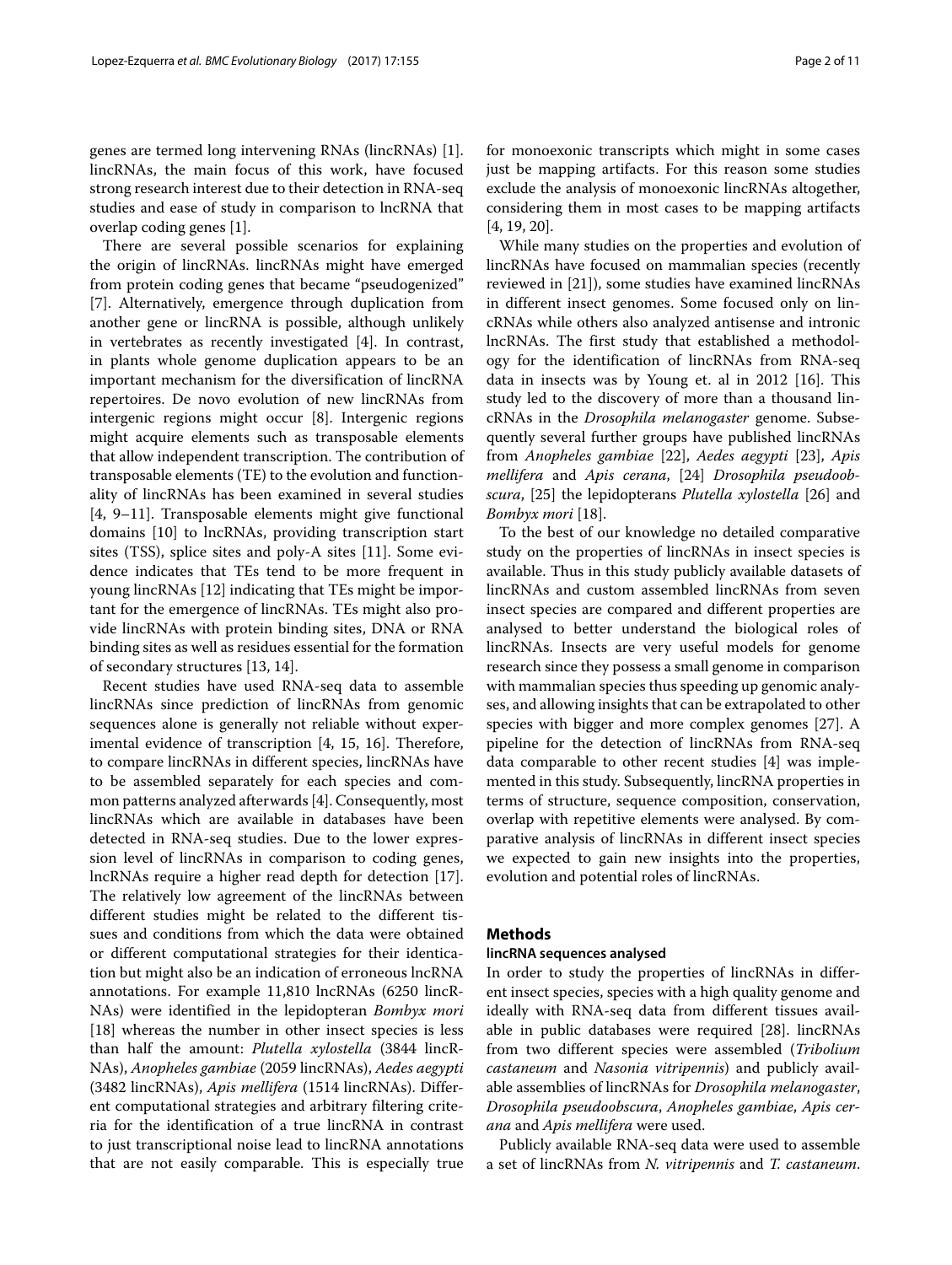RNA-seq data from different tissues were obtained from the Sequence Read Archive (SRA) [\[28\]](#page-9-23). RNA-seq reads were processed by Trimmomatic [\[29\]](#page-9-24) to remove lowquality reads and mapped to the genomes of *Tribolium castaneum* (Tcas 3.0) and *Nasonia vitripennis* (v1.2). Reads were mapped to the genomes using the splice aware aligner Tophat2 [\[30\]](#page-9-25), transcripts were constructed for each tissue sample using Cufflinks [\[31\]](#page-9-26) and all the gff files were merged using the Cuffmerge [\[31\]](#page-9-26) tool. Transcripts that did not overlap with annotated protein coding genes were removed by selecting Cufflinks transcripts of class code "i". These correspond to intergenic transcripts. Since some of these might have been pseudogene remnants we filtered out those with high coding potential using the CPC [\[32\]](#page-9-27) tool. Furthermore, to remove pseudogenes remnants, lincRNAs that contained matches to protein domains from the Pfam-A [\[33\]](#page-9-28) database or Blastx hits with an e-value lower than  $10^{-6}$  were also filtered out. Previously assembled lincRNAs from *Drosophila melanogaster* [\[34\]](#page-9-29), *Apis mellifera* [\[24\]](#page-9-19), *Apis cerana* [\[24\]](#page-9-19), *Drosophila pseudoobscura* [\[25\]](#page-9-20) and *Anopheles gambiae* [\[17\]](#page-9-12) were downloaded and gff coordinates processed to obtain fasta sequences using the gffread utility function from Cufflinks [\[31\]](#page-9-26).

### **RNA structure analysis**

RNAfold from the Vienna RNA package [\[35\]](#page-9-30) was used to calculate the minimum free energy (MFE) of each sequence. Shuffled RNA sequences maintaining dinucleotide composition were used as background control. Shuffled RNA sequences were obtained by using the dinucleotide shuffle algorithm of Altschul-Erikson [\[36\]](#page-9-31) as implemented by P.Grote in the MEME suite [\[37\]](#page-9-32). The ratio of MFE of the native lincRNAs compared to the average of 100 dinucleotide controls was calculated.

The folding strength of the lincRNAs was calculated as proposed in [\[38\]](#page-9-33). Folding strength represents the fraction of nucleotides that are paired in an RNA molecule. The folding strength provides information of the likelihood of each nucleotide being paired in the ensemble of secondary structures. Z-scores of folding strength for each lincRNA were obtained using the ration  $Z = \frac{x - \mu}{\sigma}$  with x representing the value of folding strength for each lincRNA,  $\mu$  the average folding strength of 100 shuffled controls and  $\sigma$  the standard deviation of the values obtained for the shuffled controls.

Additionally, ParasoR [\[39\]](#page-9-34) was used in order to obtain the stem probability of the lincRNAs. Similarly, the dinucleotide shuffled sequences were used as background control. lincRNA secondary structure was examined with the three methods: RNAfold analysis based on MFE, ParasoR calculation of stem probability and calculation of folding strength based on a sliding window using RNAfold.

### **Determination of sequence properties of lincRNAs**

Custom scripts were used to determine properties of lincRNAs such as GC content and length. The getorf suite of EMBOSS was used to obtain open reading frames of each lincRNAs. Nucleotide sequences between START and STOP codons were considered valid ORFs. The longest ORF for each transcript from at least 25 aminoacids was selected.

The overlap of lincRNAs with transposable elements was analyzed using RepeatMasker [\[40\]](#page-9-35) against speciesspecific repeat libraries. The distance between lincRNAs and their closest gene was obtained using BEDtools [\[41\]](#page-9-36). Also, lincRNAs were searched against the RFAM database using known covariance models of noncoding RNAs using the cmscan utility from Infernal [\[42\]](#page-9-37). Gene Ontology (GO) terms of all protein-coding genes were queried from Ensembl Metazoa or alternatively obtained using Blast2GO [\[43\]](#page-9-38). Enrichment of Gene Ontology terms was tested using Fisher's test function under the topGO [\[44\]](#page-9-39) package in R. Enrichment of GO terms of the closest genes for all lincRNAs in comparison to all protein coding genes of the species was analyzed to test whether lincRNAs tend to be located close to genes with certain functions. All statistical calculations and visualizations were obtained using R version 3.3.0 [\[45\]](#page-9-40).

## **Results and discussion**

## **LincRNAs show higher levels of GC content than intronic regions and generally do not cluster in certain regions of insect genomes**

A total of 14,161 lincRNAs from seven different species were analysed (see Table [1\)](#page-2-0). lincRNAs were classified into monoexonic and multiexonic for further study of their properties. lincRNA sequence length was variable in the different species ranging from a median of 544 nucleotides in *A. mellifera* to a median of 1006 nucleotides in *A.cerana* (see Additional file [1:](#page-8-4) Figure S1). lincRNAs were significantly shorter than coding sequence (Wilcoxon signedrank test p-value  $< 10^{-06}$  for all cases).

lincRNA exons tend to show an intermediate GC content, i.e, lower GC content than protein coding exons

|  | Table 1 LincRNAs used in this study |  |  |  |
|--|-------------------------------------|--|--|--|
|--|-------------------------------------|--|--|--|

<span id="page-2-0"></span>

| Species          | Total | Monoexonic<br>lincRNAs LincRNAs | Multiexonic Reference<br>lincRNAs |                |
|------------------|-------|---------------------------------|-----------------------------------|----------------|
| T. castaneum     | 1559  | 1327                            | 232                               | Here assembled |
| D. melanogaster  | 2602  | 1807                            | 795                               | [34, 63]       |
| A. gambiae       | 2066  | 330                             | 1735                              | [17]           |
| A. mellifera     | 1529  | 310                             | 1199                              | $[24]$         |
| A. cerana        | 2459  | 379                             | 2080                              | $[24]$         |
| N. vitripennis   | 2176  | 431                             | 1713                              | Here assembled |
| D. pseudoobscura | 1770  | 655                             | 1115                              | $[25]$         |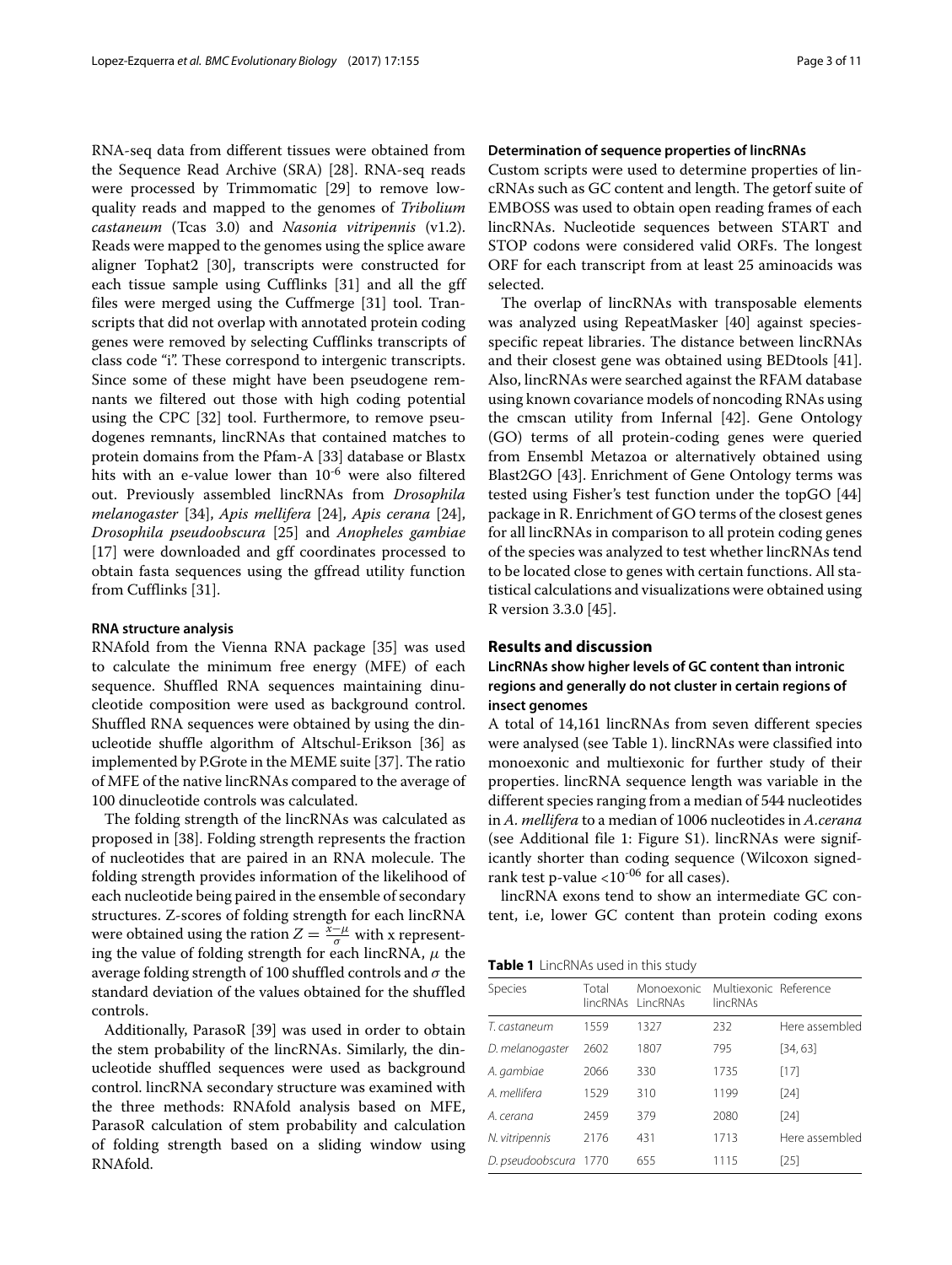(Wilcoxon test  $p$ -value<10<sup>-8</sup>) but higher than lincRNA introns (Wilcoxon test *p*-value<10-8 Fig. [1](#page-3-0)[a\)](#page-3-1) as observed by [\[46\]](#page-9-41). In addition, multiexonic lincRNAs had overall a higher GC content than monoexonic lincRNAs (Wilcoxon test *p*-value< $10^{-6}$ , Additional file [1:](#page-8-4) Figure S2) although this pattern was not evident in all species. Furthermore, the number of exons per multiexonic lincRNA remains lower than in the case of coding transcripts as reported in several studies showing that length and number of exons tend to be lower in lncRNAs compared to protein coding genes [\[16,](#page-9-11) [20,](#page-9-15) [47\]](#page-9-42).

High GC content is considered a hallmark of protein coding exons [\[48\]](#page-9-43). Sequence composition affects folding stability of RNAs. GC rich sequences tend to fold into more stable secondary structures. Indeed we observed for all species a highly significant correlation between GC content and thermodynamic stability and folding strength (Spearman's rho=0.239, *p*-value  $\lt 10^{-16}$  for all lincRNAs considering folding strength) as observed in [\[49\]](#page-9-44). Since lincRNAs tend to have higher GC content than introns and unconstrained intergenic sequences [\[46\]](#page-9-41) (see Fig. [1](#page-3-0)[a\)](#page-3-1) the higher GC content might be related to a higher tendency to form stable structures. Thus selection for GC content might be related to an increase in functionality, i.e, transcriptional efficiency and/or structural stability. We evaluated the correlation of GC content, folding strength and thermodynamic stability with expression of lincRNAs and protein coding genes in *T.castaneum* (See Additional file [1:](#page-8-4) Table S1–S2) where gene expression data from different tissues was available. For protein coding transcripts average gene expression and expression breadth are significantly although weakly correlated with observed folding strength and with Z-scores of folding strength which indicates that strongly folded transcripts tend to be expressed at a higher level. In contrast no remarkable difference was observed for lincRNAs (see Additional file [1:](#page-8-4) Table S2). lincRNAs have much weaker expression levels than protein coding genes, nonetheless this difference might be expected for some highly expressed lincRNAs.

In order to evaluate whether lincRNAs constitute indepependent transcriptional units from surrounding genes we tested whether transcription of lincRNAs was dependent on the surrounding genes. We observed that the Pearson's correlation in expression of gene-lincRNA pairs is higher when gene-lincRNA pairs are at a closer distance (see Additional file [1:](#page-8-4) Figure S3A). We performed this test in *T. castaneum* where expression data for different tissues was available.

Genes with similar expression patterns tend to cluster in the genome [\[50\]](#page-10-1). To test if certain regions of the genome might be enriched in lincRNAs we looked at the chromosomal distribution of lincRNA in the

<span id="page-3-1"></span><span id="page-3-0"></span>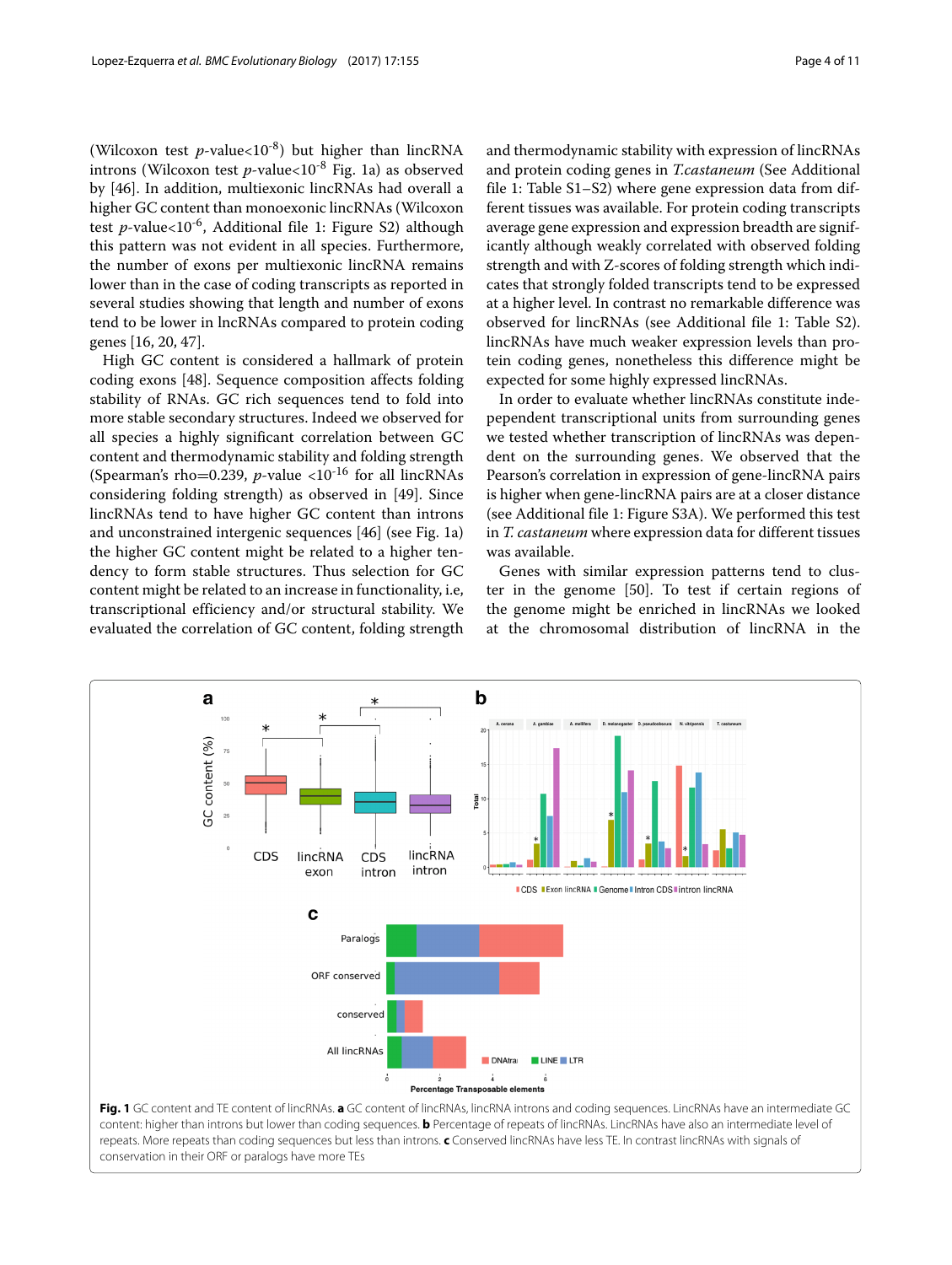genomes of *A.mellifera, T.castaneum, A.gambiae and D. melanogaster*. The purpose of this analysis was to detect regions in the genome with a higher density of lincRNAs. The genomes of the above mentioned species are resolved at the chromosome level, i.e, many of scaffolds are grouped into a reasonable number of linkage groups. Thus, distribution of lincRNAs can be more accurately analysed and visualized. Nevertheless a clear enrichment pattern could not be detected. lincRNAs are distributed throughout the chromosomes of the analysed species in a rather homogenous fashion; it does not appear that any chromosome or chromosomal region is significantly enriched or depleted in lincRNAs (Additional file [1:](#page-8-4) Figure S3B).

## **Transposable elements (TE) could be a source of functional elements for lincRNAs**

Transposable element content of lincRNA exons and lincRNA introns was analysed and compared to the transposable elements observed in coding sequences. A depletion of transposable elements in exons of lincR-NAs compared with introns was found. This is indicative of purifying selection in exons, consistent with previous work (Wilcoxon test *p*-value <10-6 for *A.gambiae, D.melanogaster* and *N.vitripennis* (Fig. [1](#page-3-0)[b\)](#page-3-1) [\[11\]](#page-9-5)). The contribution of TE to lincRNAs was variable in the different species. Most notably, the hymenopterans *A. mellifera* and *A.cerana* contained almost no TE sequences as *Apis* genomes are also highly depleted in transposable elements [\[51\]](#page-10-2). The classes of TEs were also variable between the different species; for examples, *T.castaneum* showed an enrichment of DNA transposons compared to all other TE types whereas *D.melanogaster* had a comparatively higher content of long terminal repeats (LTR) which reflects the different transposable element contents of the genomes (Fig. [1](#page-3-0)[b](#page-3-1) and Additional file [1:](#page-8-4) Figure S4). Furthermore, *N.vitripennis* had a relatively low TE content in lincRNA exons indicating that the hymenopterans (*A.mellifera*, *A.cerana* and *N.vitripennis*) contained much fewer transposable elements in their lincRNAs compared to the dipterans (*A.gambiae*, *D.melanogaster*, *D.pseudoobscura*) or coleopterans (*T.castaneum*).

Even though repetitive sequences are generally selected against when TEs integrate into lincRNAs they can provide new domains and functions to the lincRNAs such as binding sites for proteins or structural elements [\[10\]](#page-9-6). The contribution of TEs to the evolution and properties of lincRNAs appears more important in vertebrate species with high transposable element content and more complex transcriptomes [\[10,](#page-9-6) [52\]](#page-10-3). The varying content of TEs in insect lincRNAs may indicate that similar processes may have also contributed to their emergence in at least some insect taxa. A recent study examined the factors contributing to the evolution of lincRNA in plants

and their general properties [\[53\]](#page-10-4). In plants, the contribution of TEs is more modest; in contrast, duplication events (both local and whole genome duplication) appear to contribute to a larger extent to the evolution of lincRNAs. In insects, local duplication of lincRNAs could also be a major factor for the evolution of lincRNAs. Thus, repetitive sequences constitute, albeit to a lesser than in mammalian species, constitute a factor driving the evolution of lincRNA repertoires.

#### **Some lincRNAs show signs of structural stability**

Comparison of mininum free energy (MFE) of the native lincRNA with mononucleotide and dinucleotide shuffled controls indicated that lincRNAs tend to be more stable (Wilcoxon test  $p$ -value <10 $^{-8}$ ) than the shuffled controls (Fig. [2a](#page-5-0)). Another approach for determining secondary structure was carried out using ParasoR [\[39\]](#page-9-34), a recent method that allows the determination of structural constraints on single sequences. Similarly as for RNAfold, the ratio of stem probability between the native lincRNA and the dinucleotide control was calculated. The ratio obtained with ParasoR and the ratio obtained with RNAfold were highly correlated (Spearman's rho=0.68– 0.80 for all species).

Our finding that lincRNAs have a lower MFE than the shuffled controls is an indication of a thermodynamically stable structure (Fig. [2b](#page-5-0)–d). However, specially for longer sequences, the probability of the MFE is very low since the ensemble of secondary structures scales dramatically with the length of the sequence. The folding strength gives information on how frequently each nucleotide site is paired in the ensemble of secondary structures as described by [\[38\]](#page-9-33). We did not find lincRNAs to have larger folding strength than shuffled nucleotide sequences using this approach, in contrast to previous results found in human lincRNAs. (Figure [2a](#page-5-0)–c) (Yang et al., 2015). However, some lincRNAs show very high folding strength. lincRNAs with strong folding strength and being thermodynamically very stable might have functions related to the secondary structure (Additional file [1:](#page-8-4) Table S3). We calculated the Z-scores of folding strength and thermodynamic stability for all lincRNAs using 100 nucleotide shuffled controls. The correlation between both measures was moderate (Spearman's rho 0.22, *p*-value<2.2e.16) which indicates that different results might be obtained when considering only the MFE and the whole structural ensemble. We compared the Z-scores obtained with 10000 coding sequences obtained from the seven species and observed that lincRNAs have a higher Z-score than CDS when only considering the MFE but a lower Z-score when analysing the folding strength. This might be an effect of selection for maintaining codon triplets in coding sequences but it might also indicate that different selective constraints operate in both lincRNAs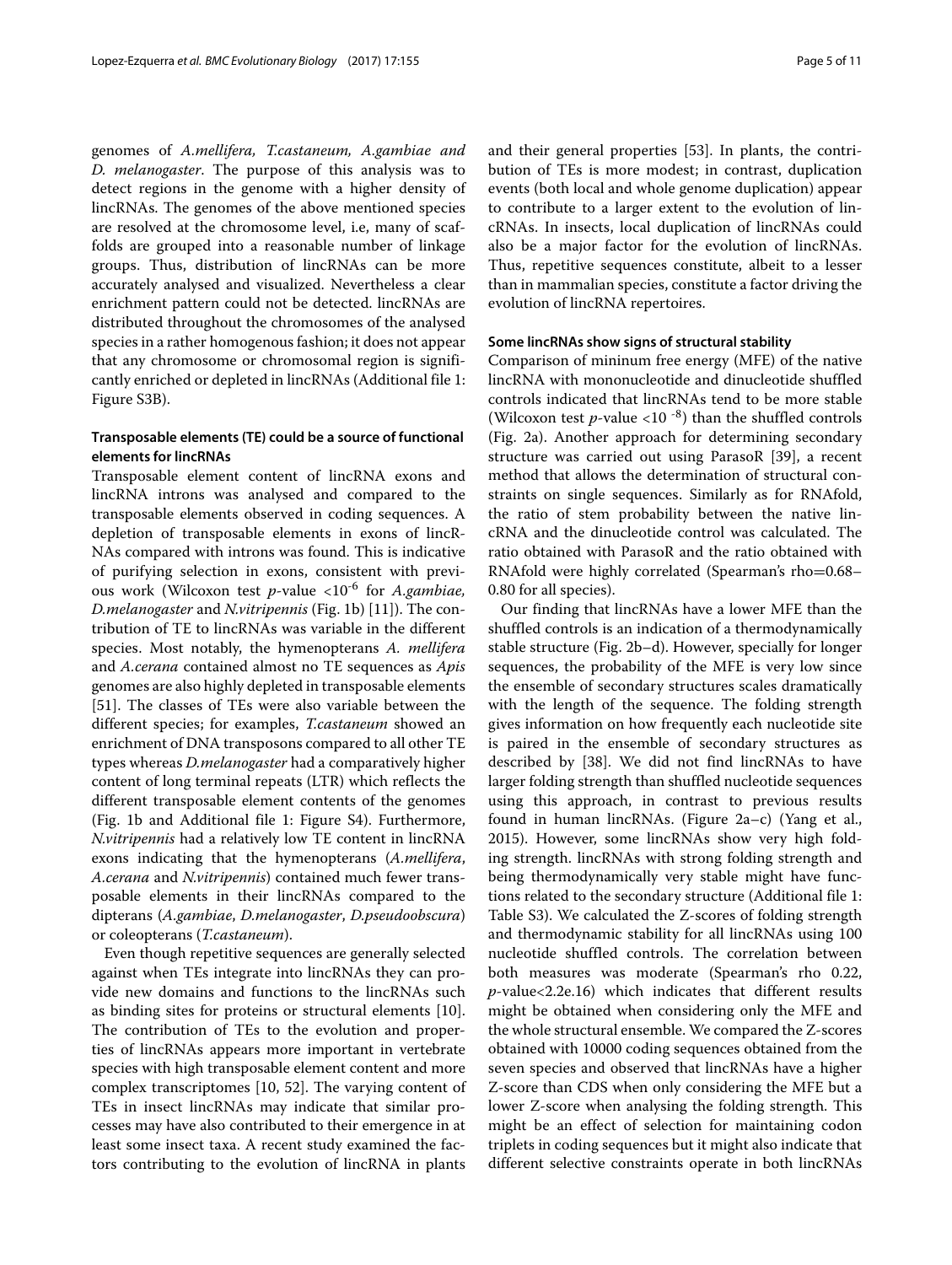

<span id="page-5-0"></span>and CDS for the maintenance of secondary structure [\[38\]](#page-9-33) (Fig. [2\)](#page-5-0).

To obtain a confident set of structured lincRNAs (stlincRNAs) we selected the lincRNAs with the largest folding strength. We selected several quantiles, i.e, 90th, 95th, 97th, 99th of lincRNAs and analysed their properties. The main focus is to understand if highly structured lincRNAs present differences in comparison to other lincRNAs. stlincRNAs appear to be enriched in transposable elements (t-test *p*-value <0.05). DNA transposons, LINES and LTRs show signals of enrichment (Additional file [1:](#page-8-4) Figure S5A). There is an enrichment of LTR in structured lincRNAs which indicates that LTR are an important element conferring stable secondary structures to lincR-NAs (2.07 percent in structured lincRNAs vs 1.17 percent in the total lincRNAs, (t.test  $p$ -value <0.05)). In contrast, we did not find an enrichment of low complexity regions or simple repeats in stlincRNAs (Additional file [1:](#page-8-4) Figure S5B). Furthermore, an enrichment of RFAM domain hits in the set of stlincRNAs was detected (t-test *p*-value <0.05). This validates the existence of stable and potentially functional RNA structures in at least some lincRNAs.

Structured lincRNAs are interesting candidates for further studies. Evidence of higher thermodynamic stability and/or folding strength and stronger folding than shuffled controls coupled with a confident match to a known covariance model (CM) from RFAM indicates that the secondary structure might be important in that particular lincRNA (see Additional file [1:](#page-8-4) Table S4). For example, lincRNA TCONS\_00057427 from *T.castaneum* seems to possess a very stable secondary structure and a confident hit to a RFAM secondary structure model (RF01787).

## **Very low conservation of lincRNA sequences in insect species**

Sequence conservation of lincRNAs was assessed initially by BLASTN to detect regions on closely related species genomes where a confident match with the lincRNA was present. Homologous sequences to lincRNAs were defined as patches of BLAST matches of longer than 100nt and an e-value  $<$ 10<sup>-5</sup>. Sequence conservation was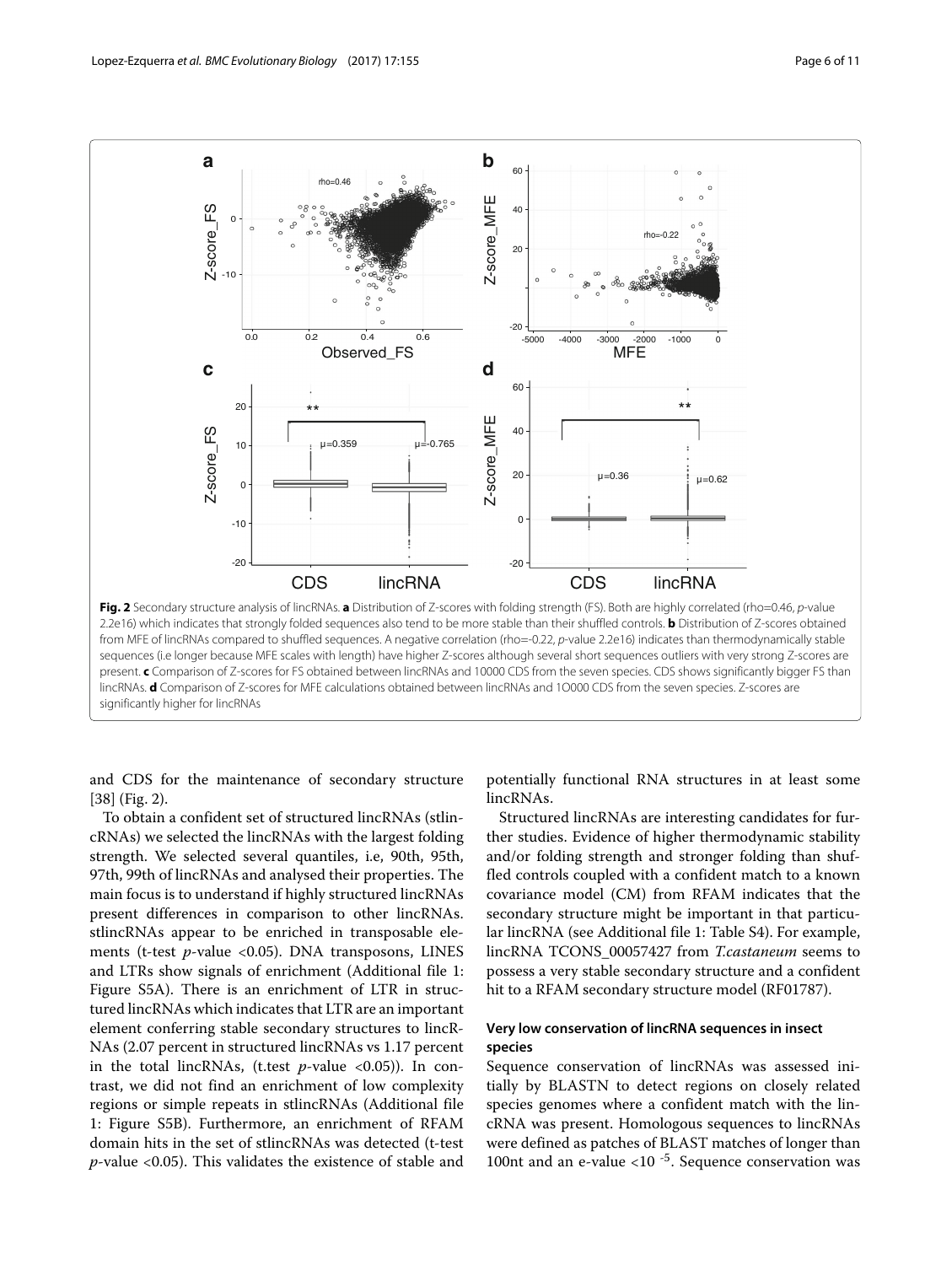observed only in close-related species. Above 50Mya of evolutionary distance, sequence conservation is in most cases difficult to detect. Furthermore, homology of a lincRNA to another genome does not indicate that the homologous locus is transcribed [\[4\]](#page-8-3). Thus, we focused on homology detection within lincRNA sequences. Homologous hits were mostly detected between *A. mellifera* and *A. cerana* lincRNAs and between the two *Drosophila* species. The divergence time of the two *Apis* species is estimated to be 18.5 million years (Mya) as reported on TimeTree [\[54\]](#page-10-5) whereas the divergence between the two *Drosophila* species is around 33 Mya. The other species diverged well over 100 Mya [\[54\]](#page-10-5) thus considering the generally observed low-levels of sequence conservation of lincRNA it is not surprising that the levels of conservation are small [\[4\]](#page-8-3).

To analyze in more detail the conservation of lincR-NAs between all the different species and obtain clusters of conserved sequences we performed all-vs-all BLASTN and MCL clustering of the corresponding BLAST results (see Fig. [3\)](#page-6-0). A total of 690 lincRNAs were detected as conserved between at least 2 of the 7 species (see Fig. [3\)](#page-6-0). Most of the conserved lincRNAs were between the two Apis species (292) and the two Drosophila species (381). This is an indication of the fast sequence evolution of lincRNAs. Beyond 50MyA there is mostly no conservation on the majority of lincRNAs. Notably no conserved lincRNAs based on BLASTN were detected in *Tribolium castaneum* and *Anopheles gambiae*. To test whether the conservation measures were driven by transposable elements and low-complexity regions we performed the

same conservation analysis after masking repeats and low-complexity sequences. A total of 633 clusters were obtained using this approach. The majority of lincRNAs with conservation related to transposable elements, simple repeats or low complexity regions were lincRNAs from *D.melanogaster* or *D.pseudoobscura* (91.22%).

In some cases, conserved lincRNAs could be remnants of protein coding genes as previously described [\[4\]](#page-8-3) and also unannotated UTRs or regulatory elements. To test whether lincRNA evolution was influenced by the proximity to a protein coding gene we analyze the proximity to a protein coding gene in the conserved lincRNAs. Conserved lincRNAs did not appear to be closer to the nearest gene. Thus it is likely that lincRNAs form independent transcription units from surrounding genes. We also evaluated whether conserved lincRNAs tend to show stronger folding. It does not appear that conserved lincRNAs have a stronger folding (see Additional file [1:](#page-8-4) Figure S6A).

A similar BLASTN approach was used with the aim of detecting paralog lincRNAs. Paralog lincRNAs are here defined as lincRNAs with sequence similarity within the same species (e-value  $< 10^{-5}$ ) (see Table [2\)](#page-7-0). Using this approach we found paralog stretches in the different species: 768 *T. castaneum* lincRNA (49.3%); 356 lincRNA in *A.cerana* (14.4%); 83 in *A. mellifera* (5.4%), 281 in *N. vitripennis* (12.9%); 422 in *A. gambiae* (20%), and 506 in *D.pseudoobscura* (28.6%).

A significant fraction of the similarity detected between lincRNAs within species is expected to be due to the presence of TEs repeated in multiple copies in the genomes studied. TEs could have a role in the expansion of the



<span id="page-6-0"></span>lincRNAs, with the sequences of the lincRNAS with masked repeats and with the longest ORF of all the lincRNAs. A low sequence conservation was observed for lincRNAs in insects. Five hundred ninety three lincRNAs were observed conserved in their nucleotide sequence both with masking and without masking repeats. Furthermore 43 lincRNAs showed signals of conservation in their ORFs and 68 showed indication of conservation only without masking repeats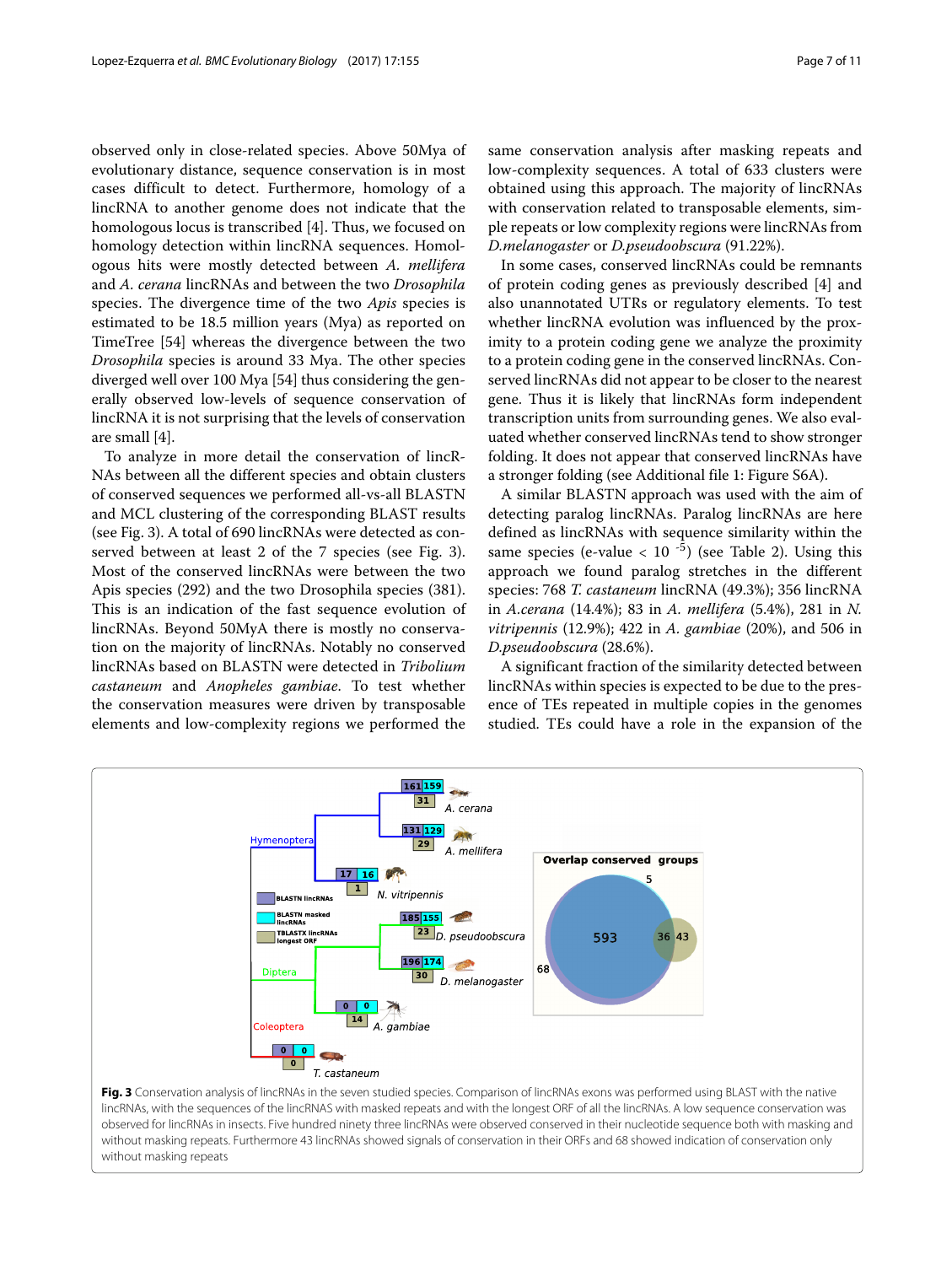<span id="page-7-0"></span>**Table 2** LincRNAs with signals of conservation in other species (labelled as conserved); with paralog streches (paralogs) and containing overlaps with transposable elements in their spliced exonic sequences (transposable element derived)

| Species               | Total | Conserved<br>lincRNAs (after masking<br>repeats) |     |     | Paralogs TE related Structured |
|-----------------------|-------|--------------------------------------------------|-----|-----|--------------------------------|
| T. castaneum          | 1559  | 0                                                | 768 | 827 | 37                             |
| D. melanogaster       | 2602  | 174                                              | 869 | 443 | 79                             |
| A. gambiae            | 2066  | 0                                                | 422 | 237 | 180                            |
| A mellifera           | 1529  | 129                                              | 83  | 1   | 80                             |
| A. cerana             | 2459  | 159                                              | 356 | 0   | 56                             |
| N. vitripennis        | 2176  | 16                                               | 259 | 109 | 205                            |
| D. pseudoobscura 1770 |       | 155                                              | 506 | 246 | 72                             |

repertoire of lincRNAs [\[10\]](#page-9-6) as reported in vertebrate species [\[11\]](#page-9-5). Indeed we observed a significant overlap of TEs in the set of paralogous lincRNAs compared to the rest (Additional file [1:](#page-8-4) Figure S7). Paralog lincRNAs tend to have more exons and tend to be longer (except *T. castaneum*). Paralog lincRNAs appear not to be located at a significantly different distance from a protein-coding gene on average in comparison with all lincRNAs.

If transposable elements were an important element conferring secondary structure to lincRNAs we would expect a higher structural stability in the lincRNAs of *Anopheles, Nasonia* and *Tribolium* compared to the two *Apis* species. However we do not see that lincRNAs from *A. mellifera* and *A. cerana* are less stable than the lincRNAs of the other species. However, *A.gambiae* lincRNAs appear more strongly folded than lincRNAs from the other species (Wilcoxon *p*-value<2.6\* 1016) (see Additional file [1:](#page-8-4) Figure S6B). Stronger thermodynamic stability of some lincRNAs might also be explained by elements conferred by short non-coding RNAs such as microRNAs or snRNAs [\[55\]](#page-10-6).

Some lincRNAs might act on cis by regulating close proximity genes. Thus, knowledge of the functions and biological processes of the genes which are located in close proximity to lincRNAs is important to find potential functions of lincRNAs. The enrichment of GO terms from genes closest to lincRNAs compared to all genes for each species was evaluated (Additional file [2:](#page-8-5) Table S5). No remarkable enrichment was found. This was rather expected as lincRNAs are rather equally distributed throughout the genome. However, more information can be obtained when analysing subsets of potentially functional lincRNAs such as structured lincRNAs or conserved lincRNAs. Thus, GO enrichment of the closest genes to each lincRNAs classified as potentially structured was analysed (Additional file [3:](#page-8-6) Table S6). Some terms appear enriched in the structured lincRNAs such as ion

binding in *N.vitripennis* (*p*-value 0.00031) or nucleotide binding in *D.pseudoobscura* (*p*-value 1.5e-29).

## **Some lincRNAs might be precursors for the emergence of** *de novo* **protein coding genes.**

Some characteristics might favour lincRNAs to bind to the ribosome and be ultimately translated. Such characteristics include mRNA-like features including capping and 5'UTR length [\[56\]](#page-10-7). lincRNAs could rise to short functional ORFs [\[57,](#page-10-8) [58\]](#page-10-9) or to protoORFs and ultimately to a new protein coding gene [\[59\]](#page-10-10). lincRNA transcription and in some cases translation provide a substrate for evolution to produce genetic novelty in the form of emergence of *de novo* genes. Some properties of lincRNAs might favour some of them to act as precursors for *de novo* genes (see [\[60\]](#page-10-11)). *De novo* genes tend to be short and contain generally less exons than protein coding genes. *De novo* emerged genes tend to be highly enriched in disordered regions [\[61\]](#page-10-12). High GC content of nucleotide sequences is also known to be correlated with intrinsic disorder of proteins since high GC increases frequency of Gly, Ala, Arg, and Pro aminoacids that are more represented in disordered regions of proteins [\[62\]](#page-10-13). Thus, GC-rich lincRNA and lincRNA with repetitive sequences might be an important place to look when mining for the presence of *de novo* emerged genes from intergenic sequences [\[19\]](#page-9-14).

We analysed lincRNA open-reading frames (ORFs) to test for signatures of conservation at the protein level and to evaluate the properties of lincRNA ORFs. We applied all-vs-all tBLASTX of the ORFs to detect signatures of selection on the lincRNAs related to amino acid conservation. MCL clustering of the BLAST results was performed to detect lincRNAs with conservation at the amino acid level. A smaller number of lincRNAs showed signals of conservation when analysing the longest ORF than by analysing nucleotide sequences (Fig. [3\)](#page-6-0). Surprisingly, 14 lincRNAs were detected to be conserved in *A. gambiae*; whereas no lincRNA had been detected to be conserved when analysing the RNA sequence. After examining in more detail the lincRNAs in *A.gambiae* a strong indication of protein coding potential was found. A total of 241 lincRNAs were suspected to be proteincoding genes or fragments of pseudogenes since they contained a significant BLASTX hit (e-value  $<10^{-05}$ ) to the Uniref90 protein database. A total of 733 lincRNAs from *D.melanogaster* also had a significant hit against protein databases. Some studies filter out lincRNAs with signals of similarity to known proteins or protein domains whereas others are less strict [\[17,](#page-9-12) [63\]](#page-10-0). A strict filtering was applied to remove lincRNAs with similarity to protein coding genes for *A.mellifera*, *A.cerana* and *D.pseudoobscura* [\[24,](#page-9-19) [25\]](#page-9-20). We applied a similar strategy to obtain a confident set of lincRNAs from *T.castaneum* and *N. vitripennis*. In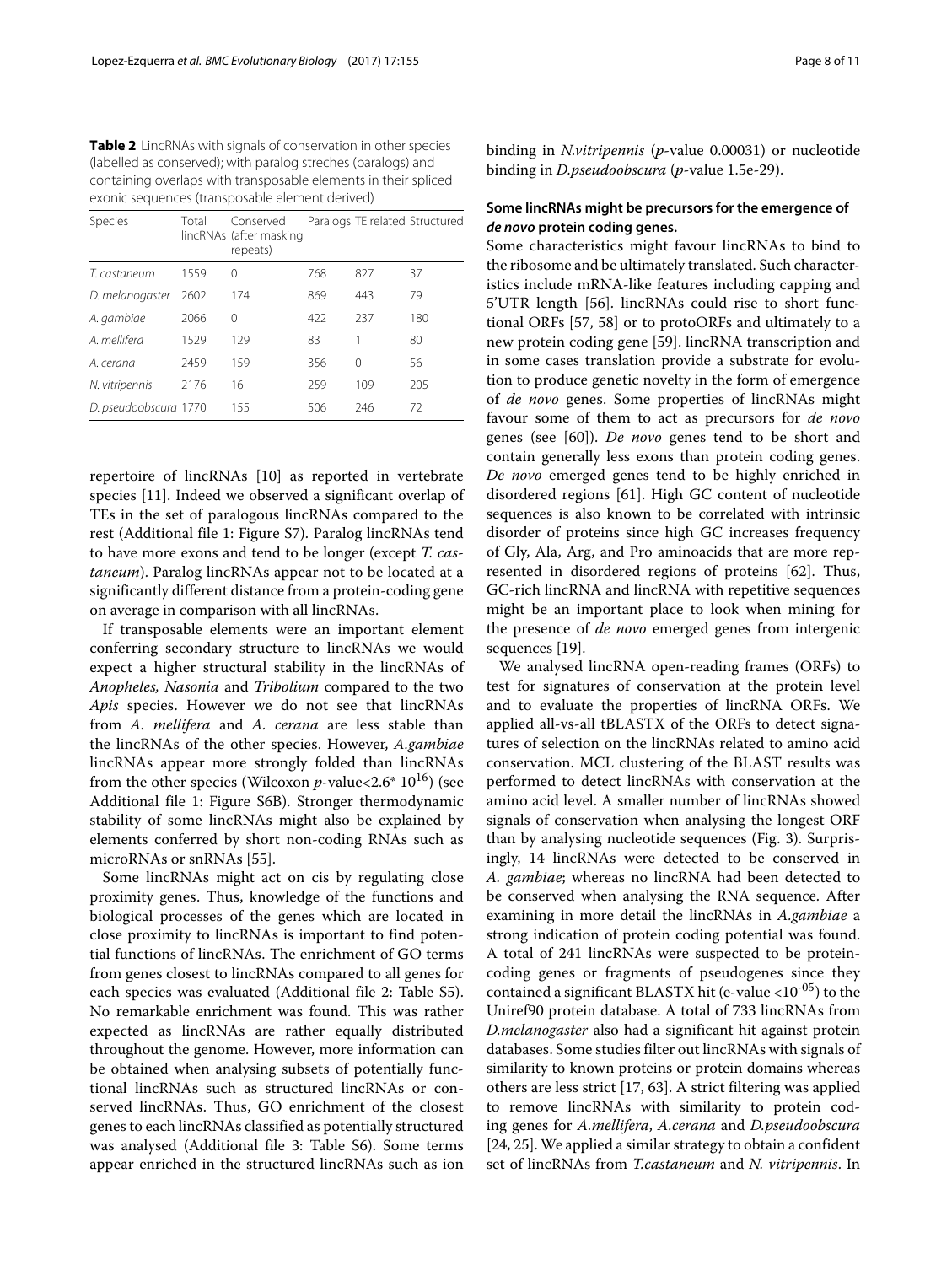contrast, lincRNAs from *D. melanogaster* and *A.gambiae* were not so stringently filtered [\[17,](#page-9-12) [63\]](#page-10-0). A clear consensus on the definition of a lincRNA would avoid mistaken annotations and comparable lincRNA datasets. Ideally comparable filtering steps should be applied on assembled transcripts between different studies to remove pseudogenes, UTRs and fragments of coding exons. A consistent strategy should be defined to differentiate lincR-NAs, pseudogenes, unannotated gene fragments, transcriptional noise and potentially emerging *de novo* genes obtained from RNA-seq data.

## **Conclusions**

We presented the first study analysing properties of lincRNAs in multiple insect species. The approach presented here used RNA-seq data to assemble lincRNAs from *T. castaneum* (Additional file [4\)](#page-8-7) and *N. vitripennis* (Additional file [5\)](#page-8-8) and used previous lincRNAs assembled in previous studies from *A. gambiae*, *A. mellifera*, *A. cerana*, *D. melanogaster* and *D. pseudobscura*. The numbers of lincRNAs obtained in each study were variable, similarly as the tissues and RNA-seq read depths used for the assembly. However, evidence of transcription gives confidence on the validity of the lincRNA annotations. We defined lincRNAs based on transcriptional evidence from RNA-seq studies. An alternative strategy in order to find orthologs of well-known lncRNAs in close relative species was recently explored in the drosophila clade [\[5\]](#page-9-0) using microsynteny, sequence and secondary structure conservation. In the proposed species sequence divergence, genome rearrangements and much weaker stuctural conservation signals impede such analyses.

We showed that lincRNA sequence conservation is very low and is almost undetectable beyond 50Mya of evolution for most lincRNAs. However, lincRNA exons, in contrast to their introns, present properties such as high GC content or lower transposable element content which are more similar to protein coding genes. Furthermore, some lincRNAs might have structural constraints. These observations indicate that the function of several lincRNAs in insects might be related to their secondary structure.

New and innovative approaches to understand the role of lincRNAs in different biological processes are required. The presence of conserved motifs on RNA sequences points to the necessity of strategies of detecting them and better establishing the functional relationship between sequence, structure and function in lincRNAs. Recent technological innovations such as Parallel analysis of RNA structure [\[64\]](#page-10-14) which allow determination of secondary structures from nucleotide sequences will allow improvement of bioinformatics algorithms for prediction and comparison of RNA structures that will definitively help characterise those lincRNA with structural contraints.

## **Additional files**

<span id="page-8-6"></span><span id="page-8-5"></span><span id="page-8-4"></span>

| <b>Additional file 1:</b> Additional Figures and Tables. Additional Figures S1-S7<br>and Table S1-S4. (PDF 1997 kb) |  |  |
|---------------------------------------------------------------------------------------------------------------------|--|--|
| <b>Additional file 2:</b> Table S5. (ODS 28 kb)                                                                     |  |  |
| <b>Additional file 3:</b> Table S6. (ODS 26 kb)                                                                     |  |  |
| <b>Additional file 4:</b> Annotations of T.castaneum lincRNAs. (GFF 190 kb)                                         |  |  |
| <b>Additional file 5:</b> Annotations of N.vitripennis lincRNAs. (GFF 179 kb)                                       |  |  |

#### <span id="page-8-8"></span><span id="page-8-7"></span>**Abbreviations**

A.cerana, A.ce: Apis cerana; A.gambiae, A.gam: Anopheles gambiae; A.mellifera, A.me: Apis mellifera; BLAST: Basic local alignment search tool; CM: Covariance model; D.melanogaster, D.me: Drosophila melanogaster; D.pseudobscura, D.pse: Drosophila pseudobscura; FS: Folding strength; GO: Gene ontology; LncRNA: Long noncoding RNA; lincRNA: Long intergenic noncoding RNA; LTR: Long terminal repeats; MFE: Minimum free energy; Mya: Million years ago; N.vitripennis, N.vit: Nasonia vitripennis; ORF: Open reading frame; SRA: Sequence read archive; TSS: Transcription start sites; TE: Transposable element; T.castaneum,T.ca: Tribolium castaneum

#### **Funding**

EBB ORCID is 000-0002-1826-3576, ResearcherID is A-1563-2013. ALE was supported by DFG SPP1399 grant no. BO/2544/7-1 and BO/2544/7-2 to EBB. MCH supported by DFG grant BO2544/11-1 to EBB.

#### **Acknowledgements**

We would like to thank two anonymous reviewers for helpful discussion of the manuscript and providing us with useful feedback.

#### **Availability of data and materials**

We used the following publicly available data for the construction of the lincRNA sets in Nasonia vitripennis and Tribolium castaneum: For T. castaneum following libraries: SRP049677 project containing 16 libraries of head, mandibula, body, leg and antenna; project SRP040606 containing gland samples and project SRP050428 containing oocites and Embryo samples. For Nasonia vitripennis the following samples were used: Project PRJNA240970 for brain samples, SRP017821 for whole body samples and SRR940321 for testes sample.

#### **Authors' contributions**

EBB and ALE designed the study. ALE analyzed the data and drafted the manuscript. All authors read and approved the final manuscript.

#### **Competing interests**

The authors declare that they have no competing interests.

#### **Consent for publication**

Not applicable.

#### **Ethics approval and consent to participate** Not applicable.

#### **Publisher's Note**

Springer Nature remains neutral with regard to jurisdictional claims in published maps and institutional affiliations.

## Received: 14 February 2017 Accepted: 2 June 2017 Published online: 03 July 2017

#### **References**

- <span id="page-8-0"></span>1. Ulitsky I, Bartel DP. lincRNAs: genomics, evolution, and mechanisms. Cell. 2013;154(1):26–46.
- <span id="page-8-1"></span>2. Rinn JL, Chang HY. Genome regulation by long noncoding RNAs. Ann Rev Biochem. 2012;81:145–66.
- <span id="page-8-2"></span>3. Kung JT, Colognori D, Lee JT. Long noncoding RNAs: past, present, and future. Genetics. 2013;193(3):651–69.
- <span id="page-8-3"></span>4. Hezroni H, Koppstein D, Schwartz MG, Avrutin A, Bartel DP, Ulitsky I. Principles of long noncoding RNA evolution derived from direct comparison of transcriptomes in 17 species. Cell Rep. 2015;11(7):1110–22.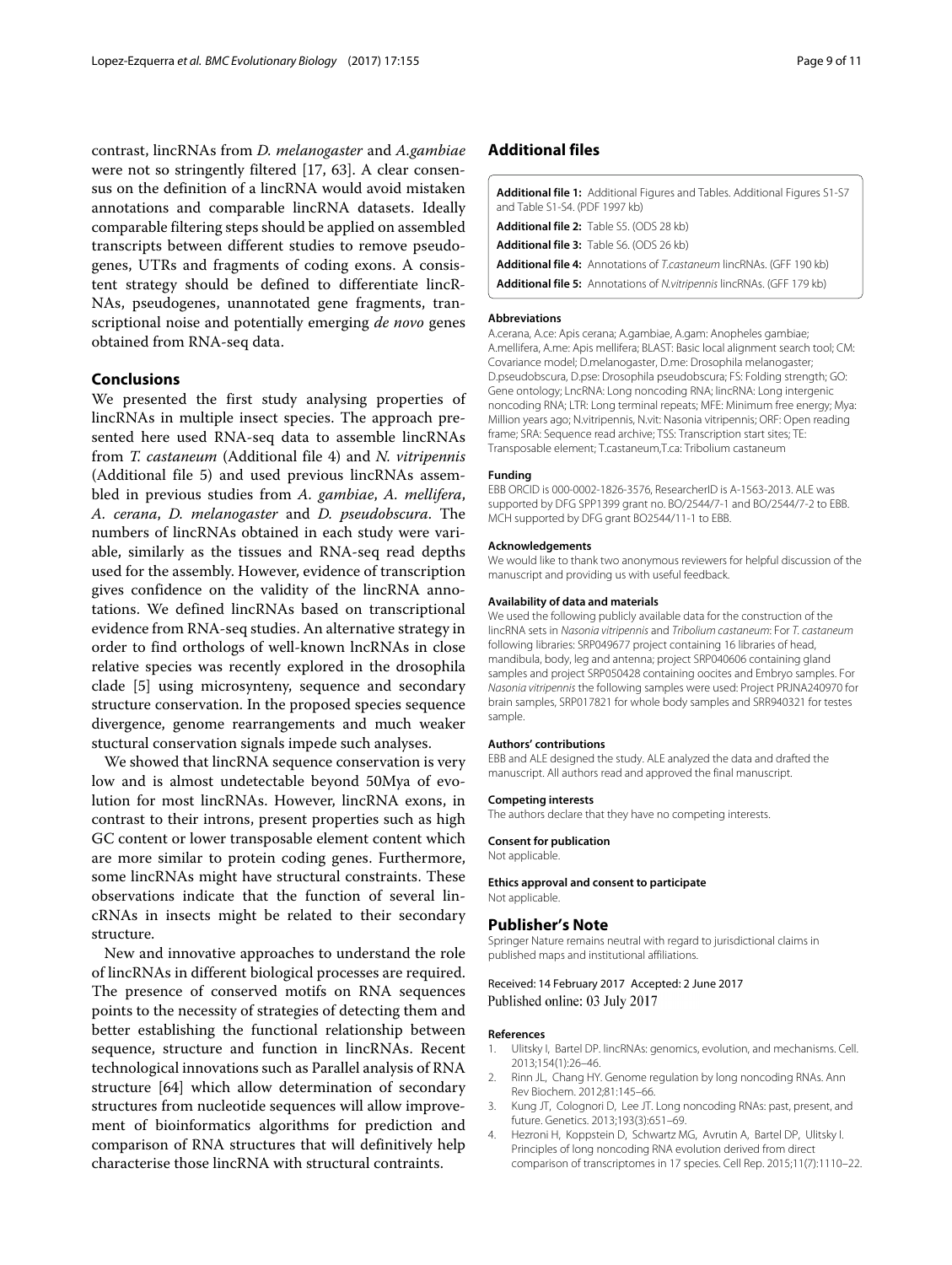- <span id="page-9-0"></span>5. Quinn JJ, Zhang QC, Georgiev P, Ilik IA, Akhtar A, Chang HY. Rapid evolutionary turnover underlies conserved lncRNA-genome interactions. Genes Dev. 2016;30(2):191–207.
- <span id="page-9-1"></span>6. Somarowthu S, Legiewicz M, Chillon I, Marcia M, Liu F, Pyle AM. HOTAIR forms an intricate and modular secondary structure. Mol Cell. 2015;58(2): 353–61.
- <span id="page-9-2"></span>7. Duret L, Chureau C, Samain S, Weissenbach J, Avner P. The Xist RNA gene evolved in eutherians by pseudogenization of a protein-coding gene. Science. 2006;312(5780):1653–5.
- <span id="page-9-3"></span>8. Ponting CP, Oliver PL, Reik W. Evolution and functions of long noncoding RNAs. Cell. 2009;136(4):629–41.
- <span id="page-9-4"></span>9. Kannan S, Chernikova D, Rogozin IB, Poliakov E, Managadze D, Koonin EV, Milanesi L. Transposable Element Insertions in Long Intergenic Non-Coding RNA Genes. Front Bioeng Biotechnol. 2015;3:71.
- <span id="page-9-6"></span>10. Johnson R, Guigo R. The RIDL hypothesis: transposable elements as functional domains of long noncoding RNAs. RNA. 2014;20(7):959–76.
- <span id="page-9-5"></span>11. Kapusta A, Kronenberg Z, Lynch VJ, Zhuo X, Ramsay L, Bourque G, Yandell M, Feschotte C. Transposable elements are major contributors to the origin, diversification, and regulation of vertebrate long noncoding RNAs. PLoS Genet. 2013;9(4):1003470.
- <span id="page-9-7"></span>12. Washietl S, Kellis M, Garber M. Evolutionary dynamics and tissue specificity of human long noncoding RNAs in six mammals. Genome Res. 2014;24(4):616–28.
- <span id="page-9-8"></span>13. Elisaphenko EA, Kolesnikov NN, Shevchenko AI, Rogozin IB, Nesterova TB, Brockdorff N, Zakian SM. A dual origin of the Xist gene from a protein-coding gene and a set of transposable elements. PLoS ONE. 2008;3(6):2521.
- <span id="page-9-9"></span>14. Blackwell BJ, Lopez MF, Wang J, Krastins B, Sarracino D, Tollervey JR, Dobke M, Jordan IK, Lunyak VV. Protein interactions with piALU RNA indicates putative participation of retroRNA in the cell cycle, DNA repair and chromatin assembly. Mob Genet Elements. 2012;2(1):26–35.
- <span id="page-9-10"></span>15. Necsulea A, Soumillon M, Warnefors M, Liechti A, Daish T, Zeller U, Baker JC, Grutzner F, Kaessmann H. The evolution of lncRNA repertoires and expression patterns in tetrapods. Nature. 2014;505(7485):635–40.
- <span id="page-9-11"></span>16. Young RS, Marques AC, Tibbit C, Haerty W, Bassett AR, Liu JL, Ponting CP. Identification and properties of 1,119 candidate lincRNA loci in the Drosophila melanogaster genome. Genome Biol Evol. 2012;4(4):427–42.
- <span id="page-9-12"></span>17. Jenkins AM, Waterhouse RM, Muskavitch MA. Long non-coding RNA discovery across the genus anopheles reveals conserved secondary structures within and beyond the Gambiae complex. BMC Genomics. 2015;16:337.
- <span id="page-9-13"></span>18. Wu Y, Cheng T, Liu C, Liu D, Zhang Q, Long R, Zhao P, Xia Q. Systematic Identification and Characterization of Long Non-Coding RNAs in the Silkworm, Bombyx mori. PLoS ONE. 2016;11(1):0147147.
- <span id="page-9-14"></span>19. Chen JY, Shen QS, Zhou WZ, Peng J, He BZ, Li Y, Liu CJ, Luan X, Ding W, Li S, Chen C, Tan BC, Zhang YE, He A, Li CY. Emergence, Retention and Selection: A Trilogy of Origination for Functional De Novo Proteins from Ancestral LncRNAs in Primates. PLoS Genet. 2015;11(7):1005391.
- <span id="page-9-15"></span>20. Cabili MN, Trapnell C, Goff L, Koziol M, Tazon-Vega B, Regev A, Rinn JL. Integrative annotation of human large intergenic noncoding RNAs reveals global properties and specific subclasses. Genes Dev. 2011;25(18): 1915–27.
- <span id="page-9-16"></span>21. Ulitsky I. Evolution to the rescue: using comparative genomics to understand long non-coding RNAs. Nat Rev Genet. 2016;17(10):601–14.
- <span id="page-9-17"></span>22. Jenkins AM, Waterhouse RM, Muskavitch MA. Long non-coding RNA discovery across the genus anopheles reveals conserved secondary structures within and beyond the Gambiae complex. BMC Genomics. 2015;16:337.
- <span id="page-9-18"></span>23. Etebari K, Asad S, Zhang G, Asgari S. Identification of Aedes aegypti Long Intergenic Non-coding RNAs and Their Association with Wolbachia and Dengue Virus Infection. PLoS Negl Trop Dis. 2016;10(10):0005069.
- <span id="page-9-19"></span>24. Jayakodi M, Jung JW, Park D, Ahn YJ, Lee SC, Shin SY, Shin C, Yang TJ, Kwon HW. Genome-wide characterization of long intergenic non-coding RNAs (lincRNAs) provides new insight into viral diseases in honey bees Apis cerana and Apis mellifera. BMC Genomics. 2015;16(1):680.
- <span id="page-9-20"></span>25. Nyberg KG, Machado CA. Comparative expression dynamics of intergenic long noncoding RNAs (lncRNAs) in the genus Drosophila. Genome Biol Evol. 2016;8:1839–1858.
- <span id="page-9-21"></span>26. Etebari K, Furlong MJ, Asgari S. Genome wide discovery of long intergenic non-coding RNAs in Diamondback moth (Plutella xylostella) and their expression in insecticide resistant strains. Sci Rep. 2015;5:14642.
- <span id="page-9-22"></span>27. Wissler L, Gadau J, Simola DF, Helmkampf M, Bornberg-Bauer E. Mechanisms and dynamics of orphan gene emergence in insect genomes. Genome Biol Evol. 2013;5(2):439–55.
- <span id="page-9-23"></span>28. Leinonen R, Sugawara H, Shumway M. The sequence read archive. Nucleic Acids Res. 2011;39(Database issue):19–21.
- <span id="page-9-24"></span>29. Bolger AM, Lohse M, Usadel B. Trimmomatic: a flexible trimmer for Illumina sequence data. Bioinformatics. 2014;30(15):2114–20.
- <span id="page-9-25"></span>30. Kim D, Pertea G, Trapnell C, Pimentel H, Kelley R, Salzberg SL. TopHat2: accurate alignment of transcriptomes in the presence of insertions, deletions and gene fusions. Genome Biol. 2013;14(4):36.
- <span id="page-9-26"></span>31. Trapnell C, Hendrickson DG, Sauvageau M, Goff L, Rinn JL, Pachter L. Differential analysis of gene regulation at transcript resolution with RNA-seq. Nat Biotechnol. 2013;31(1):46–53.
- <span id="page-9-27"></span>32. Kong L, Zhang Y, Ye ZQ, Liu XQ, Zhao SQ, Wei L, Gao G. CPC: assess the protein-coding potential of transcripts using sequence features and support vector machine. Nucleic Acids Res. 2007;35(Web Server issue): 345–9.
- <span id="page-9-28"></span>33. Finn RD, Bateman A, Clements J, Coggill P, Eberhardt RY, Eddy SR, Heger A, Hetherington K, Holm L, Mistry J, Sonnhammer EL, Tate J, Punta M. Pfam: the protein families database. Nucleic Acids Res. 2014;42(Database issue):222–30.
- <span id="page-9-29"></span>34. Brown JB, Boley N, Eisman R, May GE, Stoiber MH, Duff MO, Booth BW, Wen J, Park S, Suzuki AM, Wan KH, Yu C, Zhang D, Carlson JW, Cherbas L, Eads BD, Miller D, Mockaitis K, Roberts J, Davis CA, Frise E, Hammonds AS, Olson S, Shenker S, Sturgill D, Samsonova AA, Weiszmann R, Robinson G, Hernandez J, Andrews J, Bickel PJ, Carninci P, Cherbas P, Gingeras TR, Hoskins RA, Kaufman TC, Lai EC, Oliver B, Perrimon N, Graveley BR, Celniker SE. Diversity and dynamics of the Drosophila transcriptome. Nature. 2014;512(7515):393–9.
- <span id="page-9-30"></span>35. Lorenz R, Bernhart SH, Honer Zu Siederdissen C, Tafer H, Flamm C, Stadler PF, Hofacker IL. ViennaRNA Package 2.0. Algorithm Mol Biol. 2011;6:26.
- <span id="page-9-31"></span>36. Altschul SF, Erickson BW. Significance of nucleotide sequence alignments: a method for random sequence permutation that preserves dinucleotide and codon usage. Mol Biol Evol. 1985;2(6):526–38.
- <span id="page-9-32"></span>37. Bailey TL, Johnson J, Grant CE, Noble WS. The MEME Suite. Nucleic Acids Res. 2015;43(W1):39–49.
- <span id="page-9-33"></span>38. Yang JR, Zhang J. Human long noncoding RNAs are substantially less folded than messenger RNAs. Mol Biol Evol. 2015;32(4):970–7.
- <span id="page-9-34"></span>39. Kawaguchi R, Kiryu H. Parallel computation of genome-scale RNA secondary structure to detect structural constraints on human genome. BMC Bioinforma. 2016;17(1):203.
- <span id="page-9-35"></span>40. Tarailo-Graovac M, Chen N. Using RepeatMasker to identify repetitive elements in genomic sequences. Curr Protoc Bioinformatics. 2009;Chapter 4:4–10.
- <span id="page-9-36"></span>41. Quinlan AR. BEDTools: The Swiss-Army Tool for Genome Feature Analysis. Curr Protoc Bioinforma. 2014;47:1–11.
- <span id="page-9-37"></span>42. Nawrocki EP. Annotating functional RNAs in genomes using Infernal. Methods Mol Biol. 2014;1097:163–97.
- <span id="page-9-38"></span>43. Conesa A, Gotz S, Garcia-Gomez JM, Terol J, Talon M, Robles M. Blast2GO: a universal tool for annotation, visualization and analysis in functional genomics research. Bioinformatics. 2005;21(18):3674–6.
- <span id="page-9-39"></span>44. Alexa A, Rahnenführer J, Lengauer T. Improved scoring of functional groups from gene expression data by decorrelating GO graph structure. Bioinformatics. 2006;22(13):1600–7.
- <span id="page-9-40"></span>45. R Core Team. R: A Language and Environment for Statistical Computing. Vienna, Austria: R Foundation for Statistical Computing. 2013. R Foundation for Statistical Computing. [http://www.R-project.org/.](http://www.R-project.org/)
- <span id="page-9-41"></span>46. Haerty W, Ponting CP. Unexpected selection to retain high GC content and splicing enhancers within exons of multiexonic lncRNA loci. RNA. 2015;21(3):333–46.
- <span id="page-9-42"></span>47. Gaiti F, Fernandez-Valverde SL, Nakanishi N, Calcino AD, Yanai I, Tanurdzic M, Degnan BM. Dynamic and Widespread lncRNA Expression in a Sponge and the Origin of Animal Complexity. Mol Biol Evol. 2015;32(9):2367–82.
- <span id="page-9-43"></span>48. Amit M, Donyo M, Hollander D, Goren A, Kim E, Gelfman S, Lev-Maor G, Burstein D, Schwartz S, Postolsky B, Pupko T, Ast G. Differential GC content between exons and introns establishes distinct strategies of splice-site recognition. Cell Rep. 2012;1(5):543–56.
- <span id="page-9-44"></span>49. Chan CY, Carmack CS, Long DD, Maliyekkel A, Shao Y, Roninson IB, Ding Y. A structural interpretation of the effect of GC-content on efficiency of RNA interference. BMC Bioinforma. 2009;10 Suppl 1:33.